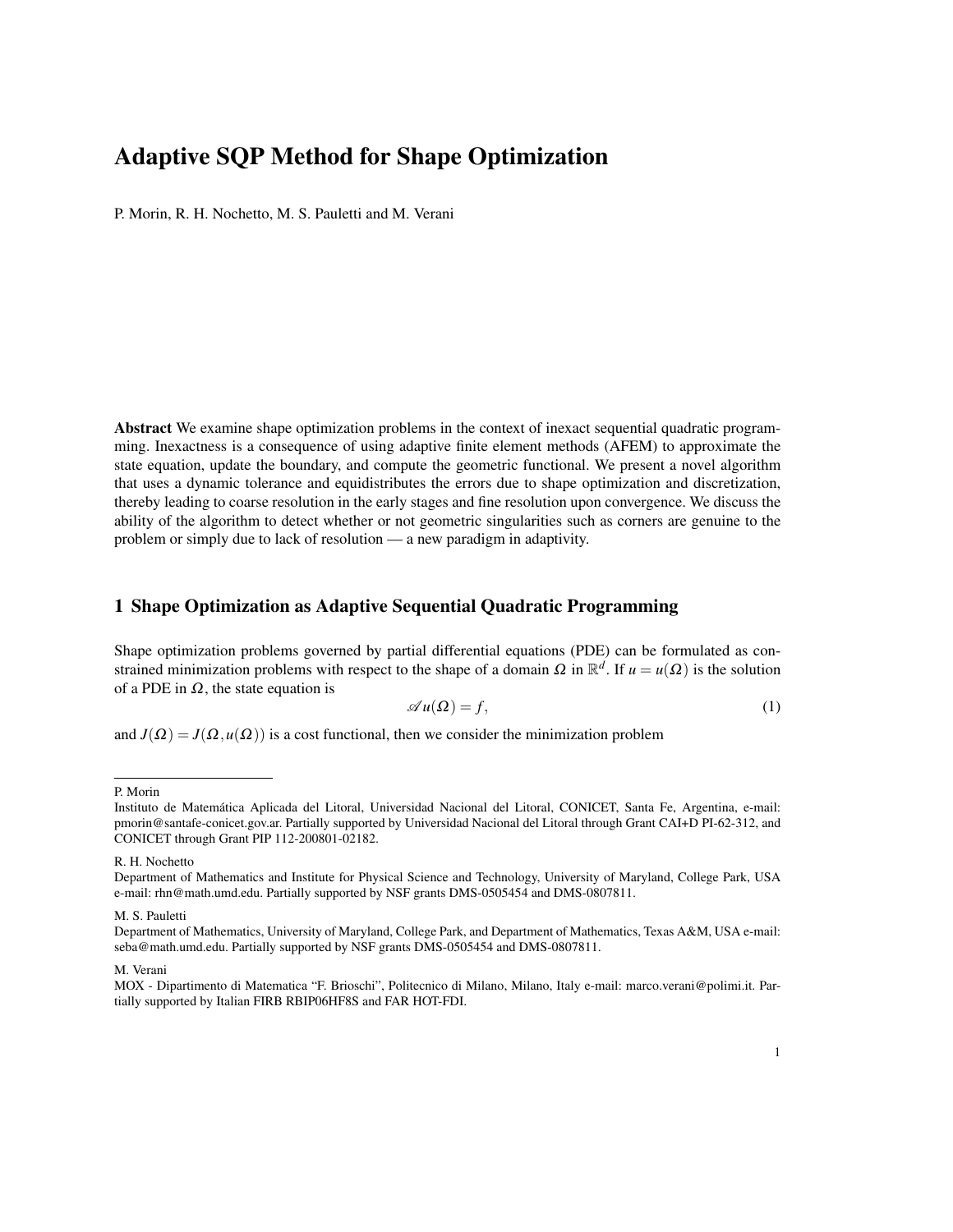2 **P. Morin, R. H. Nochetto, M. S. Pauletti and M. Verani** 

$$
\Omega^* \in \mathscr{U}_{ad} : \qquad J(\Omega^*) = \inf_{\Omega \in \mathscr{U}_{ad}} J(\Omega), \tag{2}
$$

within the set  $\mathcal{U}_{ad}$  of admissible domains in  $\mathbb{R}^d$ . This is a constrained minimization problem for *J*.

In this paper we formulate an Adaptive Sequential Quadratic Programming algorithm (or ASQP), that adaptively builds a sequence of domains {Ω*k*}*k*≥<sup>0</sup> converging to a local minimizer of the shape optimization problem (1)–(2). To motivate and briefly describe the ideas underlying ASQP, we need the concept of shape derivative  $dJ(\Omega; w)$  of  $J(\Omega)$  in the direction of a normal velocity w

$$
dJ(\Omega; \mathbf{w}) = \int_{\Gamma} g(\Omega) \mathbf{w},\tag{3}
$$

see [13] for its precise definition. We observe that  $g(\Omega)$ , the *Riesz representation* of the shape derivative  $dJ(\Omega)$ , depends on  $u(\Omega)$ . We present ASQP in two steps: we first introduce an infinite dimensional Sequential Quadratic Programming (Exact SQP) algorithm, and next we introduce and motivate its adaptive finite dimensional version, responsible for the inexact nature of ASQP.

Exact SQP Algorithm. We let  $\Omega_k$  be the current iterate and  $\Omega_{k+1}$  be the new one. We let  $\Gamma_k := \partial \Omega_k$  and let  $\mathbb{V}(T_k)$  be a Hilbert space defined on  $\Gamma_k$ , with scalar product  $b_{\Gamma_k}(\cdot,\cdot): \mathbb{V}(T_k) \times \mathbb{V}(T_k) \to \mathbb{R}$  and norm  $\|\cdot\|_{\mathbb{V}(T_k)}$ . This gives rise to the elliptic selfadjoint operator  $\mathscr{B}_k : \mathbb{V}(F_k) \to \mathbb{V}(F_k)^*$  defined by  $\langle \mathscr{B}_k v, w \rangle_{F_k} = b_{F_k}(v, w)$ . We then consider the following *quadratic model*  $Q_k : \mathbb{V}(F_k) \to \mathbb{R}$  of *J* around  $\Omega_k$ 

$$
Q_k(\mathbf{w}) := J(\Omega_k) + dJ(\Omega_k; \mathbf{w}) + \frac{1}{2} \langle \mathcal{B}_k \mathbf{w}, \mathbf{w} \rangle.
$$
 (4)

It is easy to check that the unique minimizer  $v_k$  of  $Q_k(w)$  satisfies

$$
\mathbf{v}_k \in \mathbb{V}(\Gamma_k): \qquad b_{\Gamma_k}(\mathbf{v}_k, \mathbf{w}) = -\langle g_k, \mathbf{w} \rangle_{\Gamma_k} \qquad \forall \mathbf{w} \in \mathbb{V}(\Gamma_k), \tag{5}
$$

with  $g_k := g(\Omega_k)$ ; i.e.  $v_k = -\mathcal{B}_k^{-1}g_k$ . Moreover,  $v_k$  is an admissible descent direction; i.e.  $dJ(\Omega_k; v_k) < 0$ because  $b_{\Gamma_k}(\cdot,\cdot)$  is a scalar product.

Once  $v_k$  has been found, we need to determine a stepsize that is not too small and guarantees sufficient decrease of the functional *J*. To accomplish this goal we identify a range of admissible stepsizes by adapting the classical *Armijo-Wolfe conditions* in  $\mathbb{R}^n$ : given  $0 < \alpha < \beta < 1$ , we seek a stepsize  $\mu \in \mathbb{R}^+$  satisfying

$$
J(\Omega_k + \mu \mathbf{v}_k) \leq J(\Omega_k) + \alpha \mu \ dJ(\Omega_k; \mathbf{v}_k), \qquad dJ(\Omega_k + \mu \mathbf{v}_k; \mathbf{v}_k) \geq \beta \ dJ(\Omega_k; \mathbf{v}_k), \tag{6}
$$

where  $\partial(\Omega_k + \mu v_k) := \{y \in \mathbb{R}^d : y = x + \mu v_k(x), x \in \partial \Omega_k\}$  is the updated domain boundary and  $v_k = v_k v_k$ is a normal vector field.

We are now ready to introduce the Exact Sequential Quadratic Programming algorithm for solving the constrained optimization problem (1)–(2): given the initial domain  $\Omega_0$ , set  $k = 0$  and iterate

Compute  $u_k = u(\Omega_k)$  by solving (1) Compute the Riesz representation  $g_k = g(\Omega_k)$  of (3) Compute the search direction  $v_k$  by solving (5) Determine an admissible stepsize  $\mu_k$  satisfying (6) Update:  $\Omega_{k+1} = \Omega_k + \mu_k \mathbf{v}_k$ ;  $k \leftarrow k+1$ 

This algorithm is not feasible as it stands, because it requires the exact computation of the following quantities at each iteration: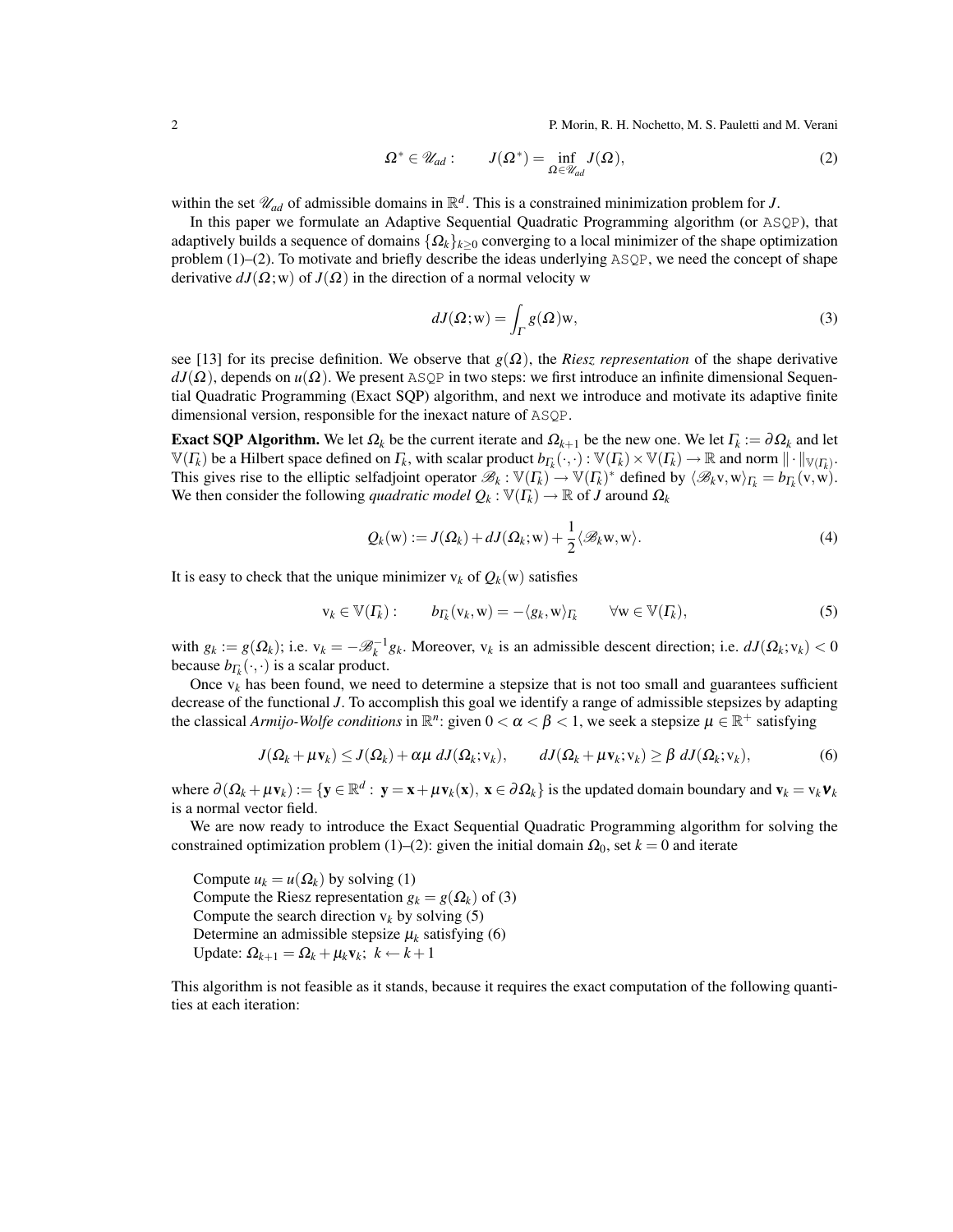- the solution  $u_k$  to the state equation (1);
- the solution  $v_k$  to the linear subproblem (5);
- the values of the functional *J* and of its derivative *dJ* in the line search routine.

Replacing all of the above non-computable operations by finite approximations yields a practical algorithm.

Adaptive SQP Algorithm (ASQP). This method adjusts the accuracies of the various approximations relative to the energy decrease for each iteration. It is worth noticing that the adaptive procedure driving our algorithm has to deal with two distinct sources of error:

- *PDE Error*: this hinges on the approximation of (1) and the values of the functional *J* and its derivative (3);
- *Geometric Error*: this relates to the approximation of (5) which yields the new domain.

Since it is wasteful to impose a PDE error finer than the expected geometric error, we have a natural mechanism to balance the computational effort.

The ASQP algorithm is an iteration of the form:

$$
\ldots \to \mathscr{E}_k \to \text{APPROXJ} \to \text{SOLVE} \to \text{RIESZ} \to \text{DIRECTION} \to \text{LINESEARCH} \to \text{UPDATE} \to \mathscr{E}_{k+1} \to \ldots
$$

where  $\mathscr{E}_k = \mathscr{E}_k(\Omega_k, \mathbb{S}_k, \mathbb{V}_k)$  is the total error incurred in at step  $k, \mathbb{S}_k = \mathbb{S}_k(\Omega_k)$  is the finite element space defined on  $\Omega_k$  and  $\mathbb{V}_k = \mathbb{V}_k(\Gamma_k)$  is the finite element space defined on the boundary  $\Gamma_k$ . To describe briefly each module along with the philosophy behind  $ASQP$ , we let  $G_k$  be an approximation to the shape derivative  $g_k = g(\Omega_k)$  given by RIESZ, and  $V_k \in \mathbb{V}_k(\Gamma_k)$  be an approximation to the exact solution  $v_k \in \mathbb{V}(\Gamma_k)$  of (5) given by DIRECTION. The discrepancy between  $v_k$  and  $V_k$  leads to the geometric error. Upon using a first order Taylor expansion around  $\Omega_k$ , together with (5) for the exact velocity  $v_k$ , we obtain

$$
\big|J(\Omega_k+\mu_k\mathbf{V}_k)-J(\Omega_k+\mu_k\mathbf{v}_k)\big|\simeq \mu_k\big|dJ(\Omega_k;V_k-\mathbf{v}_k)\big|=\mu_k\big|b_{\Gamma_k}(\mathbf{v}_k,V_k-\mathbf{v}_k)\big|\leq \mu_k\|\mathbf{v}_k\|_{\Gamma_k}\|\mathbf{v}_k-V_k\|_{\Gamma_k}.
$$

Motivated by this expression, we now describe the modules APPROXJ and DIRECTION , in which adaptivity is carried out. These modules are driven by different adaptive strategies and corresponding different tolerances, say a PDE tolerance γ and a geometric tolerance  $θ$ . Their relative values allow for different distributions of the computational effort in dealing with the PDE and the geometry. The routine DIRECTION enriches/coarsens the space  $\mathbb{V}_k$  to control the quality of the descent direction:

$$
||V_k - V_k||_{\Gamma_k} \leq \theta ||V_k||_{\Gamma_k},\tag{7}
$$

where  $\theta \leq 1/2$  guarantees that the angle between  $V_k$  and  $v_k$  is  $\leq \pi/6$ ; in particular  $||v_k||_{\Gamma_k} \leq (1+\theta)||V_k||_{\Gamma_k}$ . This implies a geometric error proportional to  $\mu_k ||V_k||^2_{\Gamma_k}$ , namely

$$
\left|J(\Omega_k + \mu_k \mathbf{V}_k) - J(\Omega_k + \mu_k \mathbf{v}_k)\right| \leq \delta \mu_k \|V_k\|_{I_k}^2,
$$
\n(8)

with  $\delta := \theta(1+\theta) \leq \frac{3}{2}\theta$ . On the other hand, the module APPROXJ enriches/coarsens the space  $\mathbb{S}_k$  to control the error in the approximate functional value  $J_k(\Omega_k + \mu_k \mathbf{V}_k)$  to the prescribed tolerance  $\gamma \mu_k ||V_k||_{I_k}^2$ ,

$$
\left|J(\Omega_k + \mu_k \mathbf{V}_k) - J_k(\Omega_k + \mu_k \mathbf{V}_k))\right| \leq \gamma \mu_k \|V_k\|_{\Gamma_k}^2,
$$
\n(9)

where  $\gamma = \frac{1}{2} - \delta \ge \delta$  prevents excessive numerical resolution relative to the geometric one. This is achieved within the module APPROXJ via the *Dual Weighted Residual* method (DWR) [2], taylored to the approximation of the functional value *J*.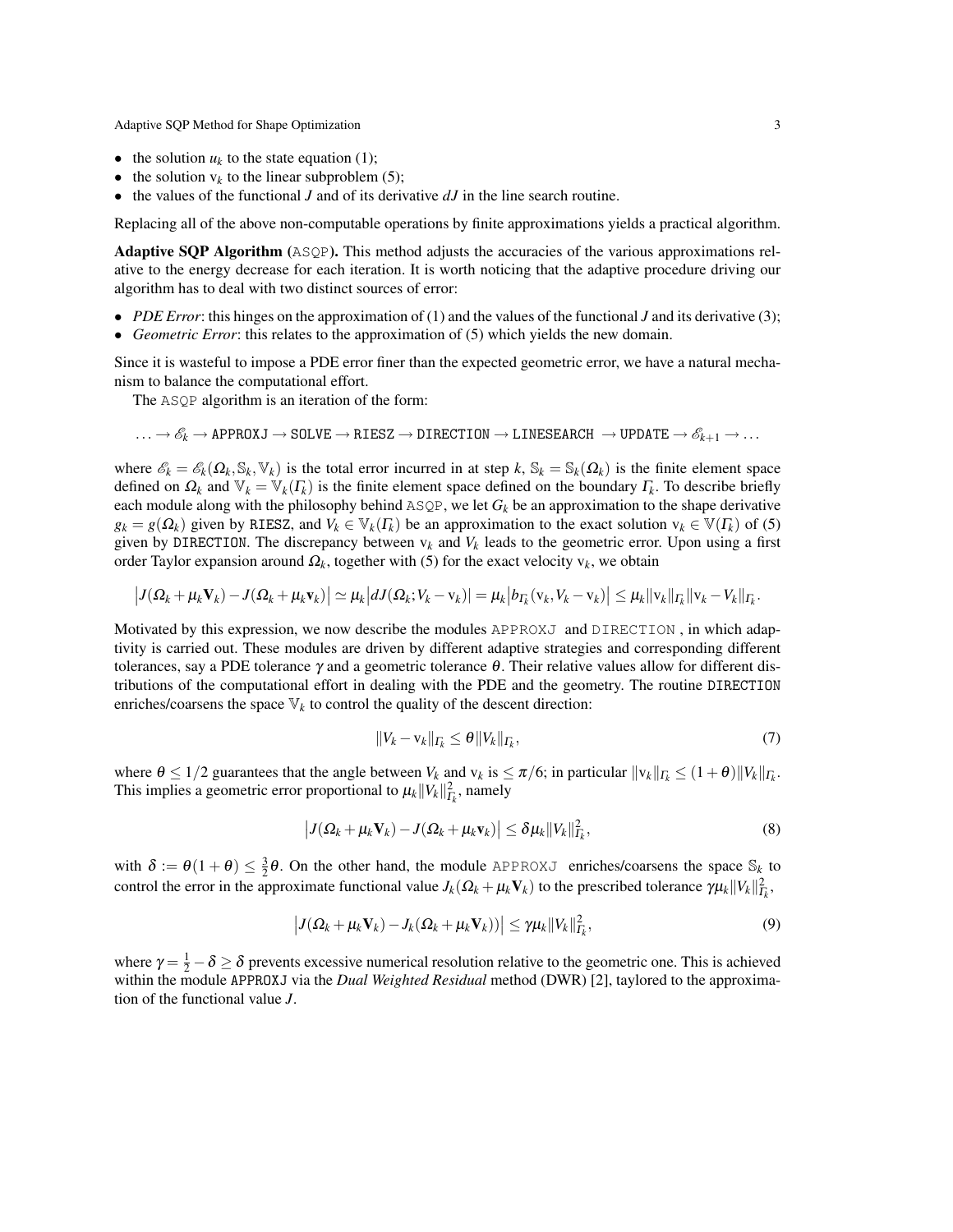The remaining modules perform the following tasks. The module SOLVE finds approximate solutions  $U_k \in \mathbb{S}_k$  of (1) and  $Z_k \in \mathbb{S}_k$  of an adjoint equation (necessary for the computation of  $g(\Omega_k)$ ), while RIESZ builds on  $\mathbb{S}_k$  an approximation  $G_k$  to the shape derivative  $g_k$ . Finally, the module LINESEARCH enforces an inexact version of (6).

Energy Decrease. The triangle inequality, in conjunction with conditions (8) and (9), yields

$$
\left|J_k(\Omega_k + \mu_k \mathbf{V}_k) - J(\Omega_k + \mu_k \mathbf{v}_k)\right| \leq \frac{1}{2} \mu_k \|V_k\|_{\Gamma_k}^2,
$$
\n(10)

which is a bound on the local error incurred in at step *k*. On the other hand, the exact energy decrease reads

$$
J(\Omega_k) - J(\Omega_k + \mu_k \mathbf{v}_k) \approx -\mu_k dJ(\Omega_k; \mathbf{v}_k) = \mu_k b_{\Gamma_k}(\mathbf{v}_k, \mathbf{v}_k) = \mu_k ||\mathbf{v}_k||_{\Gamma_k}^2 \ge (1 - \theta)^2 \mu_k ||\mathbf{V}_k||_{\Gamma_k}^2, \tag{11}
$$

and leads to the further constraint  $(1 - \theta)^2 > \frac{1}{2}$  to guarantee the energy decrease  $J_k(\Omega_k + \mu_k \mathbf{V}_k) < J(\Omega_k)$ .

If ASQP converges to a stationary point, i.e.  $\mu_k ||V_k||^2_{\overline{k}} \to 0$  as  $k \to \infty$ , then the routines DIRECTION and APPROXJ approximate the descent direction  $V_k$  and functional  $J(\Omega_k)$  increasingly better as  $k \to \infty$ , as dictated by (7) and (9). In other words, this imposes a dynamic error tolerance and progressive improvement in approximating  $U_k$ ,  $Z_k$  and  $G_k$  as  $k \to \infty$ . This argument is a consistency check of ASQP.

We observe that the test (9) is not very demanding for DWR. So we expect coarse meshes at the beginning, and a combination of refinement and coarsening later as DWR detects geometric singularities, such as corners, and sorts out whether they are genuine to the problem or just due to lack of numerical resolution. This aspect of our approach is a novel paradigm in adaptivity and is documented in  $\S3$ .

Prior Work. The idea of coupling FEM, a posteriori error estimators and optimal design error estimators to efficiently solve shape optimization problems is not new. The pioneering work [3] presents an iterative scheme, where the Zienkiewicz-Zhu error indicator and the  $L^2$  norm of the shape gradient are both used at each iteration to improve the PDE error and the Geometric error, respectively. However, the algorithm in [3] does not resort to any dynamically changing tolerance, that would allow, as it happens for ASQP, to produce coarse meshes at the beginning of the iteration and a combination of Geometric and PDE refinement/coarsening later on. Moreover, [3] does not distinguish between fake and genuine geometric singularities that may arise on the domain boundary during the iteration process, and does not allow the former to disappear. More recently, the use of adaptive modules for the numerical approximation of PDEs has been employed by several authors [1, 12, 11] to improve the accuracy of the solution of shape optimization problems. However, in these papers the critical issue of linking the adaptive PDE approximation with an adaptive procedure for the numerical treatment of the domain geometry is absent. We address this linkage below.

#### 2 Drag Minimization for Stokes Flow

Let  $\Omega \subset \mathbb{R}^d$ ,  $d \ge 2$  be a bounded domain of  $\mathbb{R}^d$ . Let  $\mathbf{u} := \mathbf{u}(\Omega)$  and  $p := p(\Omega)$  solve the Stokes problem:

$$
-div\mathbf{T}(\mathbf{u},p) = 0, \qquad \text{div } \mathbf{u} = 0, \qquad \text{in } \Omega,
$$
 (12)

with Dirichlet boundary condition  $\mathbf{u} = \mathbf{v}_{\infty}$  on  $\Gamma_{in}$ ,  $\mathbf{u} = \mathbf{0}$  on  $\Gamma_{s} \cup \Gamma_{w}$ , and traction-free boundary condition  $T(u, p) \cdot n = 0$  on  $\Gamma_{out}$  (see Figure 1). Hereafter,  $T(u, p) := 2v\epsilon(u) - pI$  is the stress tensor with  $\epsilon(u) =$ ∇u+∇u *T*  $\frac{V\mathbf{u}'}{2}$ , and  $\mathbf{v}_{\infty} = V_{\infty} \hat{\mathbf{v}}_{\infty}$ , with  $\hat{\mathbf{v}}_{\infty}$  being the unit vector directed as the incoming flow and  $V_{\infty}$  a scalar function.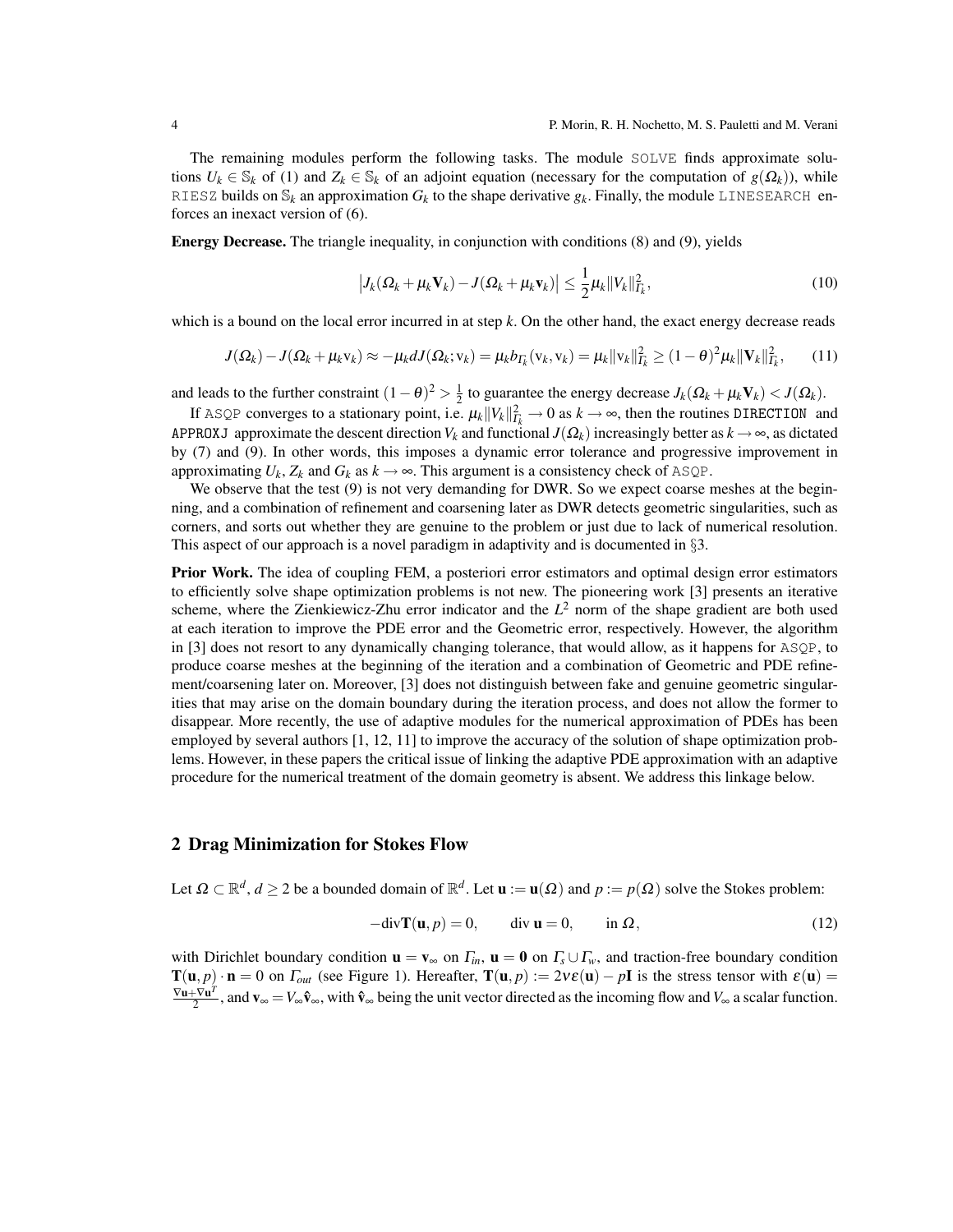The drag exerted by the fluid on the obstacle surrounded by  $\Gamma_s$  is given by the functional

$$
J(\Omega) = J(\Omega, \mathbf{u}, p) := -\int_{\Gamma_{\mathbf{s}}} \hat{\mathbf{v}}_{\infty} \cdot \mathbf{T}(\mathbf{u}, p) \cdot \mathbf{n} \, d\Gamma. \tag{13}
$$

We consider the following shape optimization problem min<sub> $\Omega \in \mathcal{U}_{ad}$ </sub> *J*( $\Omega$ ) on the set  $\mathcal{U}_{ad}$  of admissible configurations with given volume, obtained by perturbing only the boundary Γ*<sup>s</sup>* of the obstacle [9].



**Fig. 1** Initial (top) and final (bottom) configuration:  $\Gamma_s$  is the deformable part of Ω,  $\Gamma_{in}$  the left-hand part,  $\Gamma_{out}$  the right-hand part and Γ*<sup>w</sup>* the union of the upper and lower part. The algorithm obtains the optimal "rugby ball" shape [9]. The mesh refinement takes place mostly around  $\Gamma_s$ , whereas in the rest of  $\Omega$  the mesh is rather coarse: this is related to DWR mesh refinement (and coarsening) and the particular expression (13) of the cost functional  $J(\Omega)$ .

It is possible to prove [7] that, for all sufficiently smooth vector fields v which are non-zero in a neighbourhood of  $\Gamma_s$ , the shape derivative of  $J(\Omega)$  in the direction **v** is given by

$$
dJ(\Omega; \mathbf{v}) = -2\nu \int_{\Gamma_{\mathbf{s}}} \varepsilon(\mathbf{u}) : \varepsilon(\mathbf{z}) \vee d\Gamma,
$$
 (14)

with  $v = v \cdot n$  the normal velocity and **z** the solution to the adjoint problem

$$
-div\mathbf{T}(\mathbf{z},q) = 0, \qquad \text{div } \mathbf{z} = 0, \qquad \text{in } \Omega,
$$
 (15)

subject to Dirichlet boundary conditions  $z = -\hat{v}_{\infty}$  on  $\Gamma_s$ ,  $z = 0$  on  $\Gamma_w \cup \Gamma_{in}$ , and traction-free condition  $T(z, q)$ .  $\mathbf{n} = 0$  on  $\Gamma_{out}$ .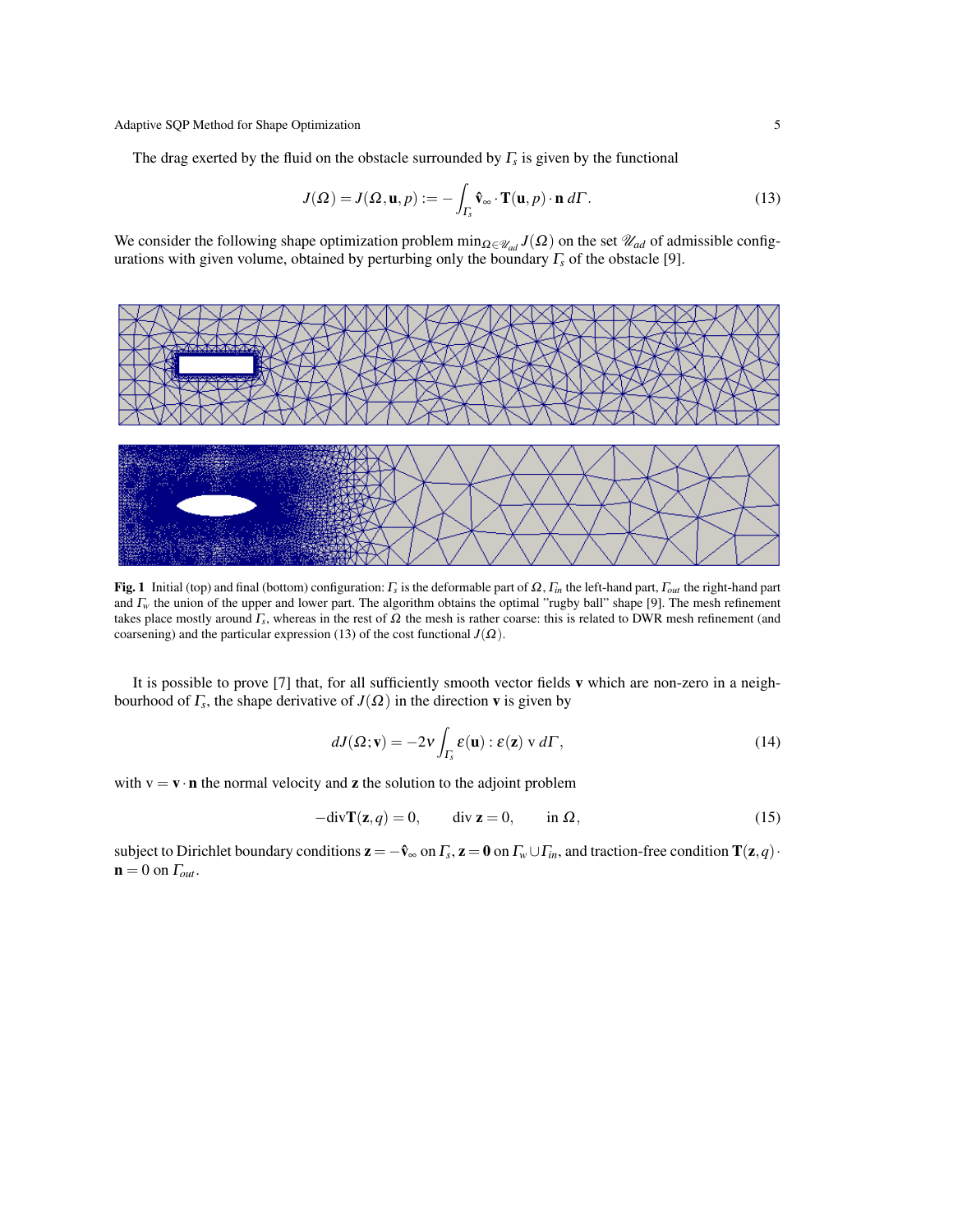## 3 Numerical Experiment: Optimal Shape for Drag Minimization

In this section we briefly describe key aspects of the implementation of ASQP for the successful realization of simulations. A full description of the algorithm can be found in [7]. The implementation of ASQP was done using the toolbox ALBERTA [10], and the graphics were produced with ParaView [6].

Adaptivity. Adaptivity is carried out inside the modules APPROXJ and DIRECTION. In the module APPROXJ, adaptivity is performed using the goal-oriented Dual Weighted Residual estimator (DWR) driven by approximation of the boundary functional  $J(\Omega)$  [2]. Briefly, the goal-oriented DWR estimator determines where to refine/coarsen the mesh in  $\Omega$  in order to improve the functional approximation, without imposing a small error in the global energy norm over the whole domain (see Figures 1 and 3).



Fig. 2 Dynamic tolerance for both Geometric and PDE approximation: the adaptive SQP method produces coarse meshes at the beginning and a combination of Geometric and PDE refinement/coarsening later on (see Figure 3). The zig-zag behaviour in the tolerance is due to the combination of refinement/coarsening. Coarsening allows the tolerance to increase (see Table 3).

| <b>Iteration</b> |      |    |    |  |      |    |      | 81  88  128  150  153  160  161 | 163   173   175   177   179   181  |    |  |        |      | 189   196        | 200  | 202 | 204                        |      |
|------------------|------|----|----|--|------|----|------|---------------------------------|------------------------------------|----|--|--------|------|------------------|------|-----|----------------------------|------|
| $DWR$ -ref       | 2000 |    |    |  | 2181 |    |      |                                 | 523 2428 2112                      |    |  |        | 7625 |                  |      |     | 3786 4566 32372 1051 81657 |      |
| DWR-coars        |      |    |    |  |      |    |      |                                 | 697 1284 1096 174 176 178 180 2312 |    |  |        |      |                  |      |     | 1994 5355  3305            | 2234 |
| LB-ref           | 75   | 44 |    |  |      | 25 | 1523 |                                 |                                    | 29 |  | 56 819 |      | 191 <sup>1</sup> | 1379 |     | 1002                       | 924  |
| LB-coars         | 88   |    | 22 |  |      | 14 | 49   |                                 |                                    | 44 |  | 54     |      | 104              | 57   |     | . 13                       | 1000 |

Table 1 Number of marked elements for refinement/coarsening according to Laplace-Beltrami (LB) and Dual Weighted Residual (DWR). The adaptive SQP method, with dynamically changing tolerance, alternates refinement/coarsening for LB and DWR. After the first two iterations, where refinement/coarsening takes place, the algorithm performs 80 iterations of optimization without changing the numerical resolution. Later on, the tolerance is modified by a sequence of DWR and LB refinement/coarsening.

The scalar velocity  $v_k$  obeys (5) with  $\mathbb{V}(F_k) := H^1(F_k)$  and the bilinear form  $b_{\Gamma_k}(v, \mathbf{w}) := \int_{F_k} \alpha_k \nabla_{\Gamma} v \cdot$  $\nabla_{\Gamma} w + \beta_b v w$ , where  $\nabla_{\Gamma}$  denotes the surface gradient, and  $\alpha_b = 10^{-3}$ ,  $\beta_b = 1$ . The module DIRECTION enforces the bound (7) on  $||V_k - v_k||_{\Gamma_k}$  using the a posteriori error estimators for the *Laplace-Beltrami* (LB) operator  $\Delta_{\Gamma}$  developed in [8]. They are of residual type and estimate the energy error when solving  $\Delta_{\Gamma} u = f$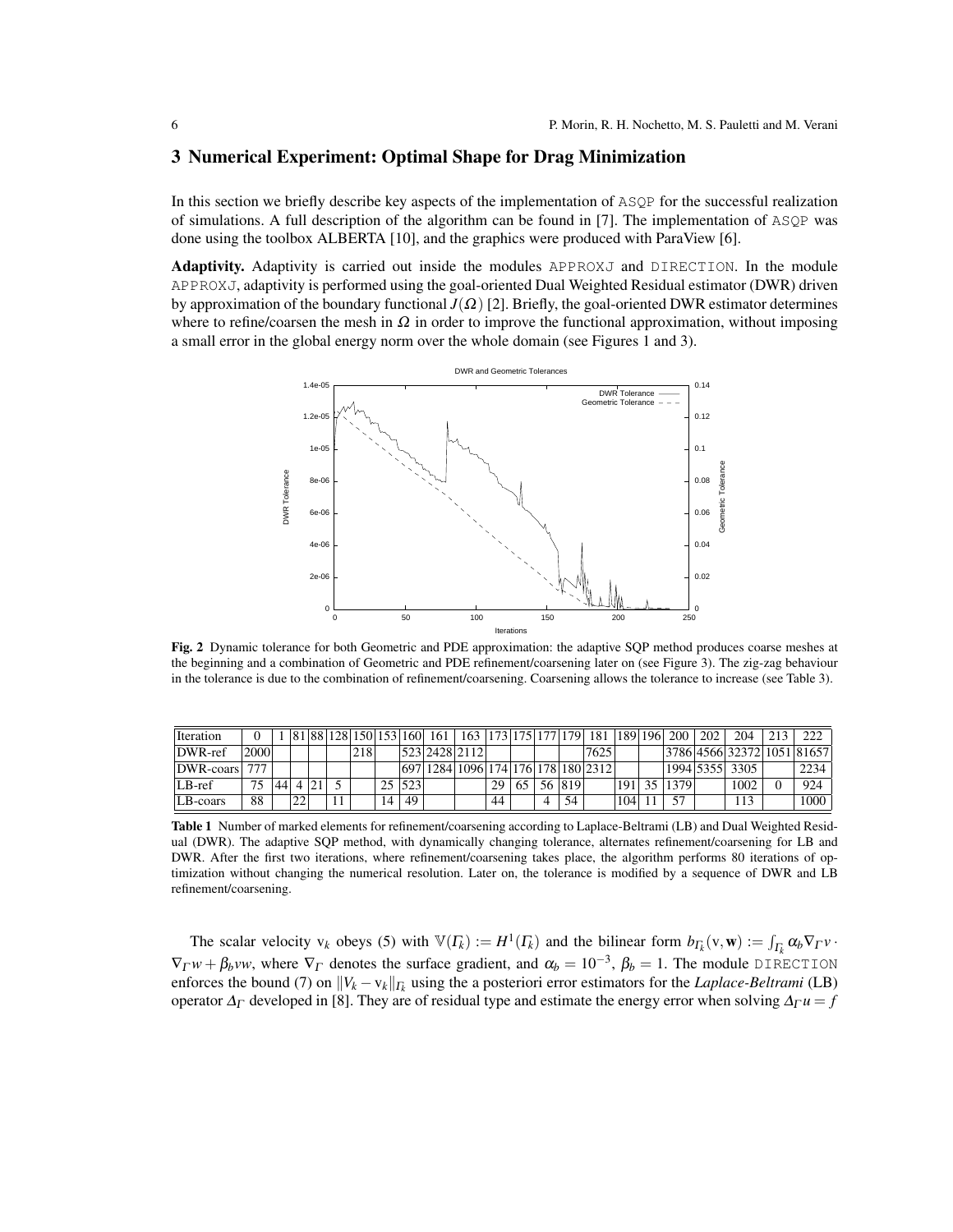on a known surface Γ . They consist of the usual PDE estimator and a new *geometric estimator* that accounts for the approximation of  $\Gamma$  by piecewise polynomials. Since  $\Gamma$  is unknown in this context, we mimic the  $W^1_{\infty}$ error between true and discrete surface by properly scaled jumps of the normal vector to the discrete surface. More precisely, the error indicator associated to element *T* of the *k*-th surface Γ*<sup>k</sup>* is given by

$$
\eta_{\Gamma_k}(T)^2 := h_T^2 \|\mathscr{R}(V_k)\|_{L^2(T)}^2 + h_T \|\mathscr{J}(V_k)\|_{L^2(\partial T)}^2 + \max_{S \subset \partial T} \mathscr{J}_{n,S}^2 \|\nabla_{\Gamma} V_k\|_{L^2(T)}^2,
$$

where  $\mathscr{R}(V_k) = -\alpha_b \Delta_\Gamma V_k + \beta_b V_k - g_k$  is the so-called *interior residual*,  $\mathscr{J}(V_k)$  is the *jump residual*, namely jump of  $\nabla_{\Gamma} V_k$  normal to the edge, and  $\mathscr{J}_{n,s}$  is the *jump of the unit normal vector* (to the surface) across the interelement side *S* (see Figure 2 and Table 3).



Fig. 3 Combination of DWR and LB refinement/coarsening. Evolution of the initial configuration Γ*<sup>s</sup>* : iterations 0, 44, 184 and 217. The initially refined corners (top) are subsequently smoothed out and coarsened (see Figure 4). The new corners of the rugby ball, instead, are genuine singularities and are preserved and further refined by ASQP (bottom).

Geometrically Consistent Mesh Modification (GCMM). The presence of corners (or kinks) on the deformable boundary  $\Gamma_k$  is usually problematic. First, the scalar product  $b_{\Gamma_k}(\cdot,\cdot)$  of (5) includes a LB regularization term ( $\alpha_b > 0$ ) which stabilizes the boundary update but cannot remove kinks because  $V_k$  is smooth (see (14)). Second, DWR regards kinks as true singularities and tries to refine them accordingly. The combination of these two effects leads to numerical artifacts (ear formation) and halt of computations.



Fig. 4 Detection of genuine geometric singularities. Evolution of the initial upper-left corner of Γ*<sup>s</sup>* (see top of Figures 1 and 3): snapshots of iterations 0, 1, 160 and 190. The adaptive SQP method is able to sort out whether geometric singularities are genuine to the problem or just due to lack of numerical resolution and to coarsen overrefined regions of the computational grid.

The GCMM method of [4] circumvents this issue; see Figure 4. Whenever the boundary mesh  $\Gamma_k$  is to be modified (refine, coarsen, or smooth out), then the discrete curvature  $H_k$  of  $\Gamma_k$  is interpolated and the new position  $X_k$  of the free boundary is determined from the fundamental geometric identity  $-\Delta_{\Gamma_k} X_k = H_k$ . This preserves geometric consistency, which is violated by simply interpolating Γ*<sup>k</sup>* , as well as accuracy [4]. In addition, this computation rounds fake kinks (due to numerics) and preserves genuine kinks (see Figure 5).